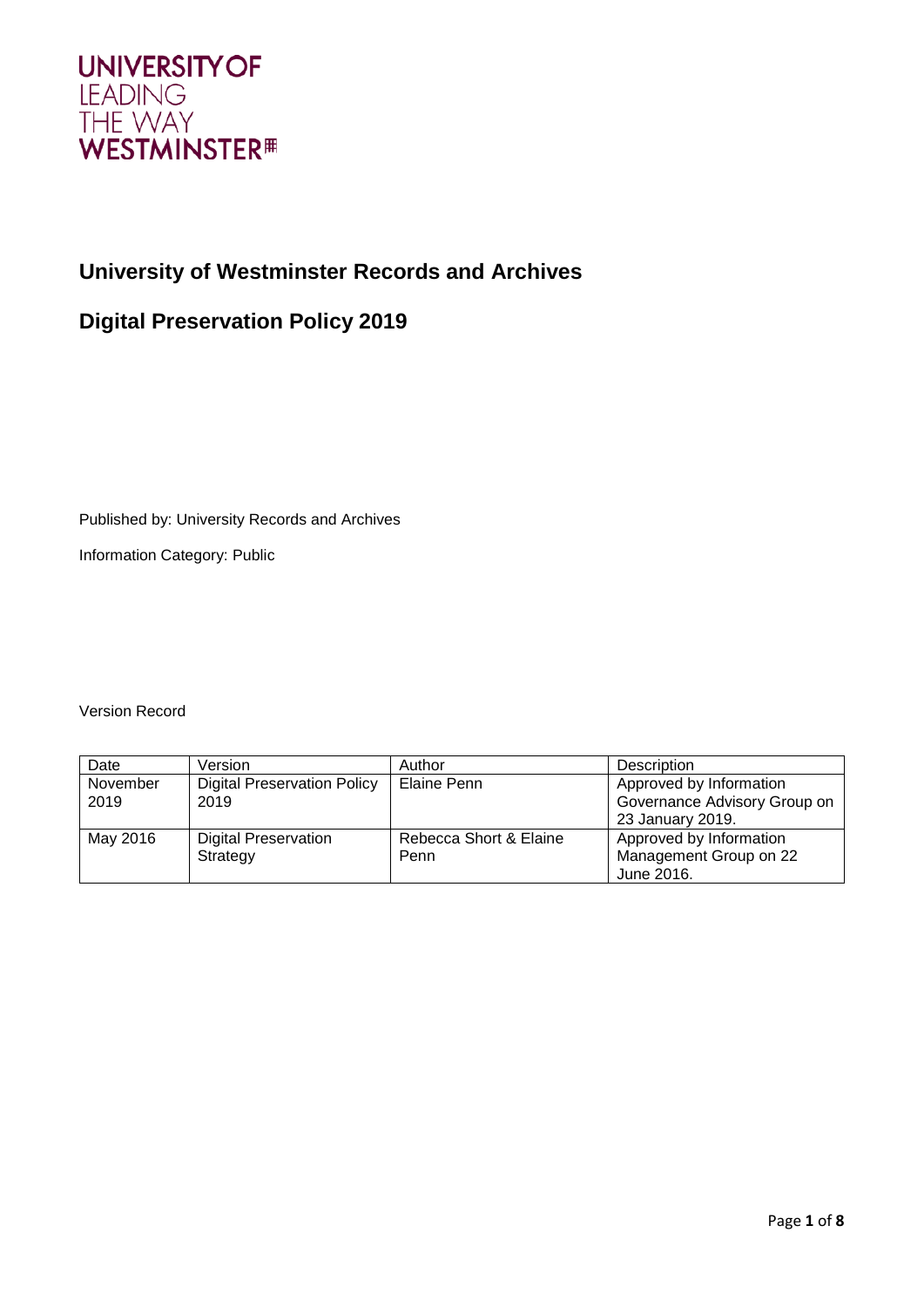

#### **1.0 Introduction**

University Records and Archives (URA) collects, preserves, and provides access to records created by staff and students of the University and its predecessors.

Records are selected for long-term preservation in line with URA's *Collection and Acquisition Policy*. Records are selected for their evidential, historical and cultural values which make them of interest to a variety of users for multiple purposes.

Traditionally, the University has created records in analogue formats such as paper, photographs, slides, drawings, or physical film. Today the University creates a large percentage of its information in a digital format, which will continue to grow in the coming years. As a result, the University Archive is collecting, preserving, and providing access to a variety of digital records.

There are significant challenges associated with maintaining access to digital records over time, which are different to the challenges posed by analogue material. These are broadly as follows:

- Digital records require hardware and software in order to access the information within them. Both the software and the hardware that is necessary to read digital records is subject to rapid changes and developments in technology. If this is not monitored, and appropriate action taken, then digital records cannot be read.
- Digital information is easily edited and/or changed. If this is not mitigated against or managed, then it can impact the integrity and authenticity of digital records.
- Storage media such as CD's, DVD's and flash drives are unstable and degrade over time. This poses a risk to the ability to access digital records effectively.

As a result, digital records require pro-active management and continued maintenance to ensure that they are accessible for as long as they need to be.

#### **2.0 Purpose**

This policy outlines how URA intends to manage, preserve and make accessible its digital records selected for long-term preservation in a manner that retains the records' authenticity, integrity, usability and reliability. [1](#page-1-0)

## **3.0 Scope**

 $\overline{a}$ 

The University Archive contains both 'digitised' and 'born digital' records:

- 'Digitised' records are digital copies of analogue information where the record was created in a physical, tangible form and has subsequently been recreated, through scanning or photographic techniques, as a digital object. For example, a digital scan of a photographic print.
- 'Born digital' records are records native to the digital environment, where the record was created using software and hardware, and saved in digital format. For example, a database record, a word document or an email account.

For the purposes of this policy, the term 'digital records' refers to both these types. See Appendices 1 and 2 for examples.

#### **3.1 Digital formats and media**

<span id="page-1-0"></span><sup>1</sup> Characteristics of trustworthy and authoritative records adapted from ISO 15489-1:2016.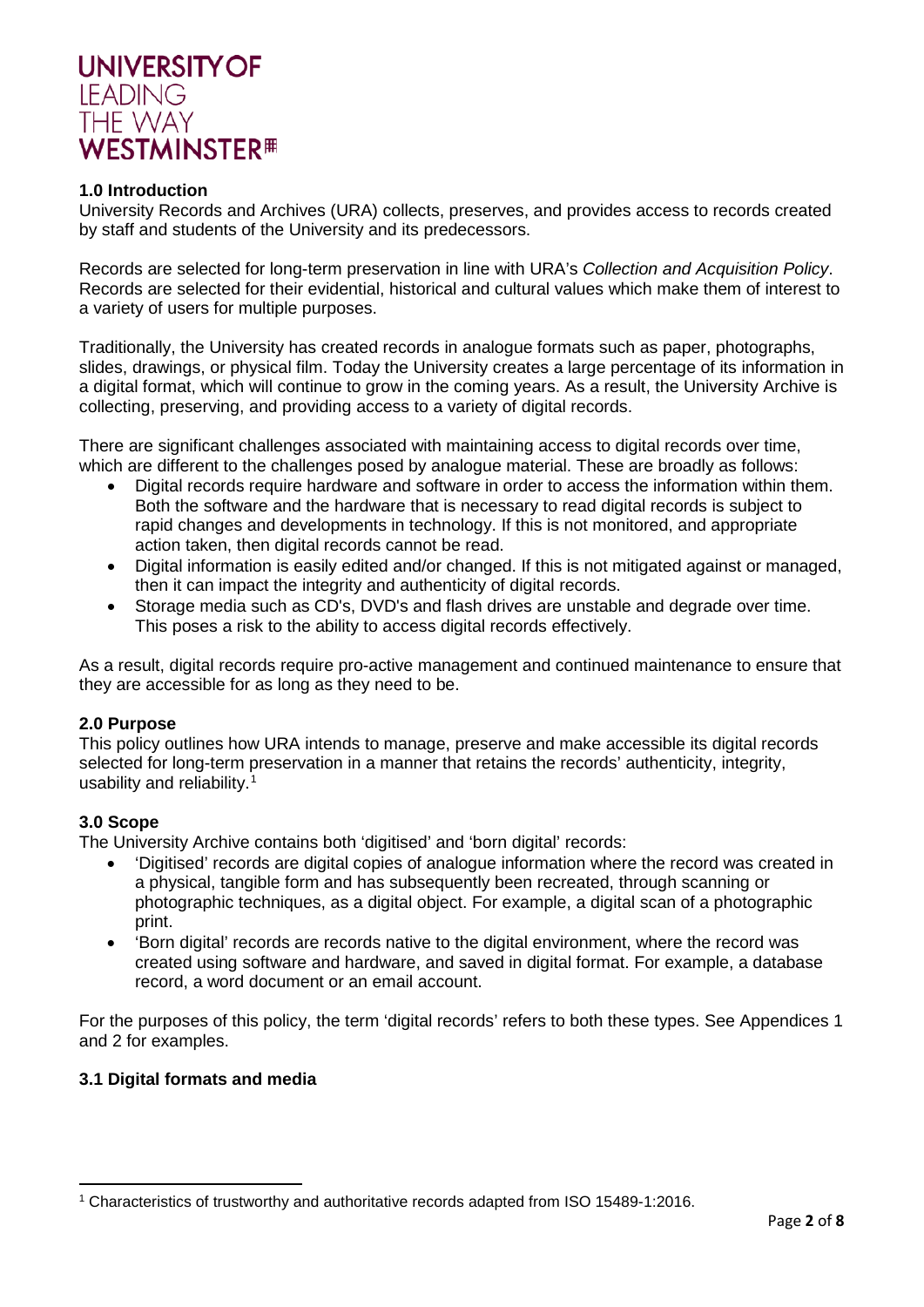- URA will accept digital records in most media types (such as text, graphic, image, video, audio, database, website and email) and will apply standard archival appraisal criteria, codes of practice and best practice to determine suitability for preservation.<sup>[2](#page-2-0)</sup>
- The policy does not apply to the content or subject matter of digital records. URA's *Collection and Acquisition Policy*, the University's *Records Management Policy* and Records Retention Schedules will be referred to when determining if the digital records complement the University Archive's existing holdings.
- URA will accept digital records held on physical media (such as CD Rom, external Hard Disc Drive, USB flash drives), but, depending on condition and age, cannot guarantee that their contents can be fully extracted.

# **3.2 Out of scope**

This policy does not include research data, which is currently managed by the Research and Scholarly Communications team and/or the Research Office.

## **4.0 Principles**

**.** 

- URA will provide consistent and relevant guidance to record creators on the short term and long term preservation of the University's digital records.
- URA will work with the wider University to advise on best practice in the creation of digital records, in an effort to minimise the complexity of preservation activities required. This includes procurement processes for any technology (software and hardware) that will manage digital records likely to be transferred to the University Archive in the future.
- Record creators, both internal to the University and external, are encouraged to be mindful of the preservation of digital content at the point of its creation. This is to ensure that records, deemed sufficient in value to be preserved for the long-term, are created in a manner that will facilitate their preservation.
- URA will take all reasonable measures to ensure digital objects managed and preserved by them are, and remain, trustworthy and accessible.
	- $\circ$  Authenticity URA will carry out regular audits to ensure that digital records held by them have not been subjected to unauthorised or accidental alteration, corruption or loss.
	- o Reliability All archival processes and procedures undertaken to preserve digital records will be fully documented, in line with current international standards and best practice to determine that the records have trusted and dependable contents.
	- o Integrity URA will maintain an audit trail of actions and activities that have been carried out throughout the lifecycle of a digital record in their custody to demonstrate that the meaningful content of the record is complete and unaltered.
	- $\circ$  Usability URA will preserve digital records in line with best practice and provide sufficient metadata to allow the records to be located, retrieved, presented and interpreted.
- URA will provide public access to its digital collections, unless subject to restrictions imposed by legislation, contractual obligations imposed by a donor/depositor, or technological issues that limit accessibility.
- URA will follow international standards and established best practice in all its digital preservation actions and activities. See section 6 for relevant standards.
- URA will engage with the wider digital preservation community, and, where appropriate, use processes, procedures and tools already developed and in use.
- All preservation processes will be transparent and auditable.
- The University recognises that the preservation of its digital records is an active process that requires sustainable management and resources.

<span id="page-2-0"></span><sup>2</sup> URA's ability to preserve digital records is subject to the necessary resourcing and technical solutions being in place. See Appendix 2 for details of formats at risk.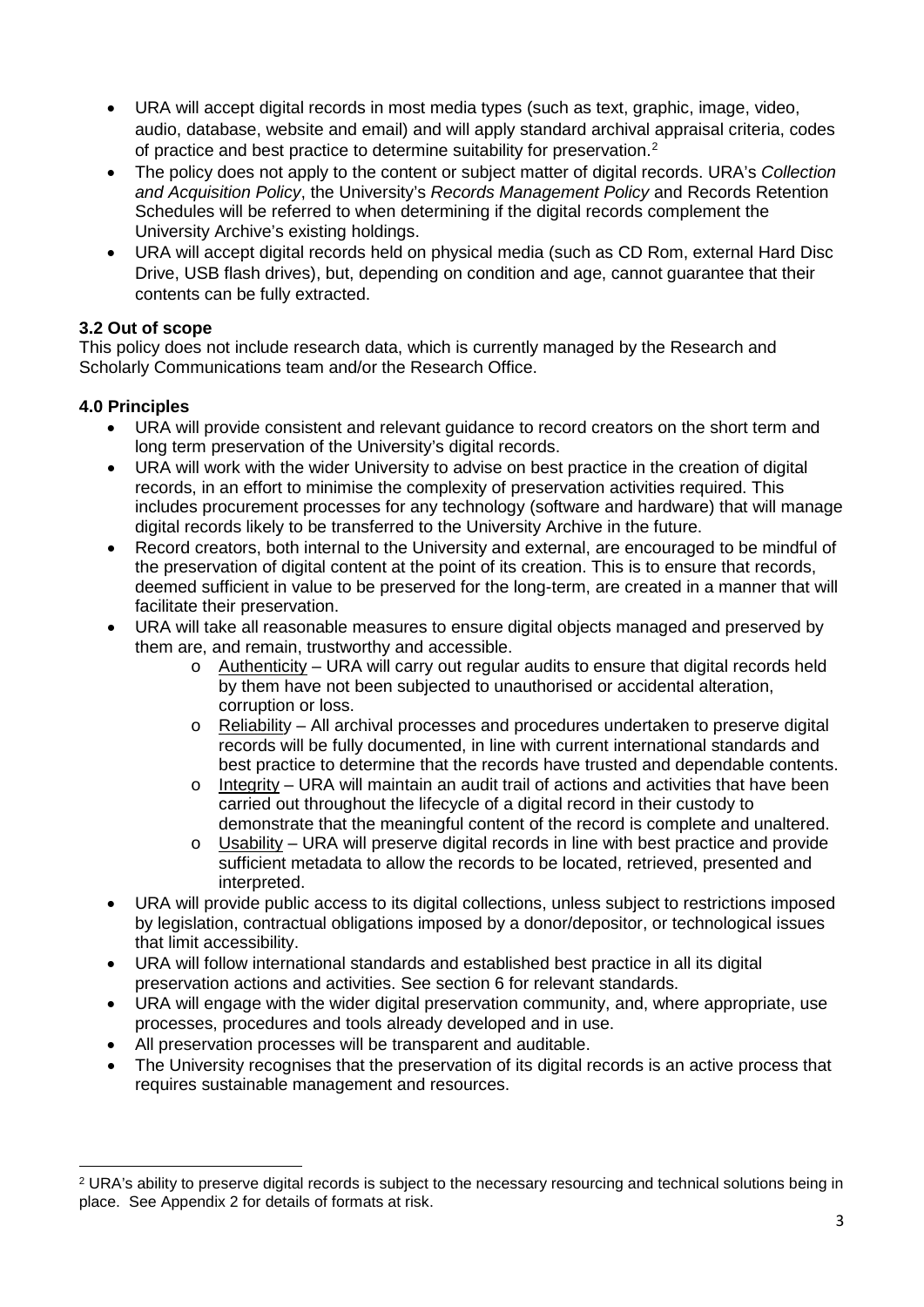# **5.0 Policy requirements[3](#page-3-0)**

# **5.1 Selection and appraisal**

The selection of digital records to be managed and preserved by URA will be carried out in line with URA's *Collection and Acquisition Policy*. Appraisal of digital records will be carried out through adopting best practice procedures and the use of industry standard applications.

# **5.2 Accessioning**

At the point of accession it is important that digital records are properly screened and documented to ensure that the 'chain of custody' is maintained, the records retain their authenticity and the preservation process begins with good quality data and metadata. To achieve this objective, URA will:

- Quarantine records prior to accession and conduct thorough anti-virus checks to ensure they pose no threat to the integrity of other records.
- Identify, characterise and validate file formats.
- Gather appropriate descriptive, administrative and preservation metadata.
- Conduct fixity checks to ensure the authenticity of accessioned records.
- Generate a 'preservation' and 'access' copy of the original where appropriate.

# **5.3 Preservation strategy**

URA will adopt a suitable preservation strategy based on the risks associated with its digital information assets.

There are two risks to digital records held by the University:

- Loss of the medium (i.e. loss or corruption of the 0s and 1s that make up the actual bitstreams).
- Loss of the message (i.e. loss of the ability to correctly interpret the bitstreams as understandable information).

## **5.3.1 Bitstream preservation**

In all cases URA will preserve the original bitstream as well as any other manifestations created as a bi-product of the preservation process. In order to adopt such strategies, URA will develop appropriate workflows for preservation planning and a technological infrastructure to manage the ingest, preservation process, storage, back up and accessibility of its digital collections.

## **5.3.2 Content preservation**

Content preservation requires an institution to understand and document what it has got and what is required to correctly interpret the bitstreams so that content may be rendered; often referred to as characterisation.

Those responsible for preserving data within URA will characterise the structure and technical properties of digital records submitted for ingest into the Archive so that it is understood what is being preserved. File format identification will be recorded as part of this process.

## **5.4 Preservation Planning**

**.** 

Preservation planning is at the core of content preservation. Its role is to monitor the technological, financial, legislative and institutional environment and mitigate the risks of change to the accessibility of digital records. URA will carry out preservation planning under the following areas:

- Risk assessment URA will perform regular risk analysis on the digital records it holds to determine the type and level of preservation action required.
- Technology watch URA will continually monitor the technological landscape both internally and externally to identify where changes or developments may impact upon its digital records, the type and level of impact and recommend appropriate actions.

<span id="page-3-0"></span><sup>&</sup>lt;sup>3</sup> This section is concerned with the functions required to implement the policy and not the resources or technology to be used.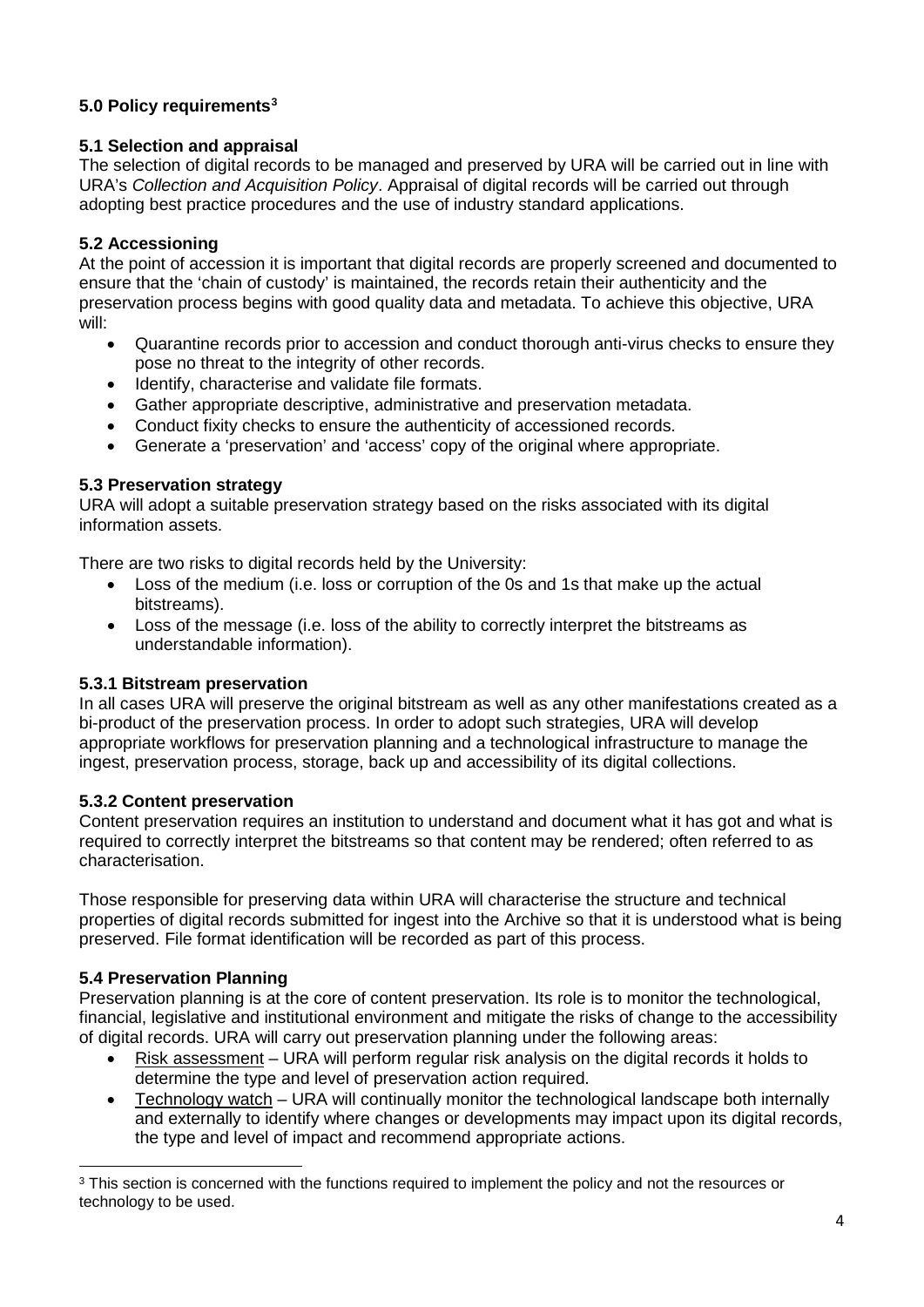• Impact assessment – In response to outcomes from the risk assessment and technology watch URA will prioritise actions it needs to take and implement changes accordingly.

## **5.5 Access and use**

The online archive catalogue will be the entry point for access to digital records held by URA. The catalogue will be open to the public.

**5.5.1 Open access** – where access can be granted fully to digital records the user will be able to view them online, through a browser, via the archive catalogue provided the user either has access to an internet connection or access to the university network.

**5.5.2 University staff only** – there may be a requirement, in some instances, to restrict access to some digital records to internal users only. In this instance only users with the appropriate level of access will be able to view those records.

**5.5.3 Partially closed access** – some digital records described within the catalogue may be subject to rights management restrictions and may therefore have limited access. Access to such records will be purely onsite, within the University Archive reading room.

**5.5.4 Closed** – where digital records have to remain closed for reasons described within the rights management section (5.6) there will be no access (either online or onsite) to both the catalogue record and the accompanying digital record.

## **5.6 Rights management**

It is likely that certain rights and access conditions will apply to digital records held by URA. The University will adopt open metadata standards, such as PREMIS, METS, and Dublin Core, to express the rights status of a record or collection within the catalogue record. This may result in restrictions to the accessibility of some records. Such restrictions typically relate to:

- The presence of personal data which restricts access under Data Protection legislation.
- Where the records are subject to Copyright legislation.
- Contractual obligations made by the donor/depositor of the digital records at the point of acquisition.
- Where an access copy cannot be made due to current technological limitations.

## **5.7 Storage, duplication and backup**

Archival storage shall be delivered by the University's Information Systems and Support (ISS) or a suitable third party that will include:

- Media selection suitable media for archival storage will be used.
- Media refreshment media will be monitored and either refreshed or replaced periodically based upon the relationship between the longevity of the medium, and that of its supporting technology. Every media refreshment action will be verified at the bit level, to ensure that content has been copied without corruption or loss. Should corruption or loss occur, then these copies will be replaced using redundant copies.
- Redundancy ISS or a suitable third party will maintain multiple redundant copies, stored in at least two different media types in at least two different geographically separated locations. Redundant copies will be periodically verified to ensure that corruption or loss has not occurred.

Digital records acquired by the University which are stored on removable or other physical media, will be transferred from their physical carrier onto secure, server-based storage by URA staff using industry standard applications at the point of accession. The original physical container will only be retained by URA if it holds archival value in itself.

## **5.8 Security**

ISS or a suitable third party shall be responsible for the security of the digital records ingested into the archival storage. This will include: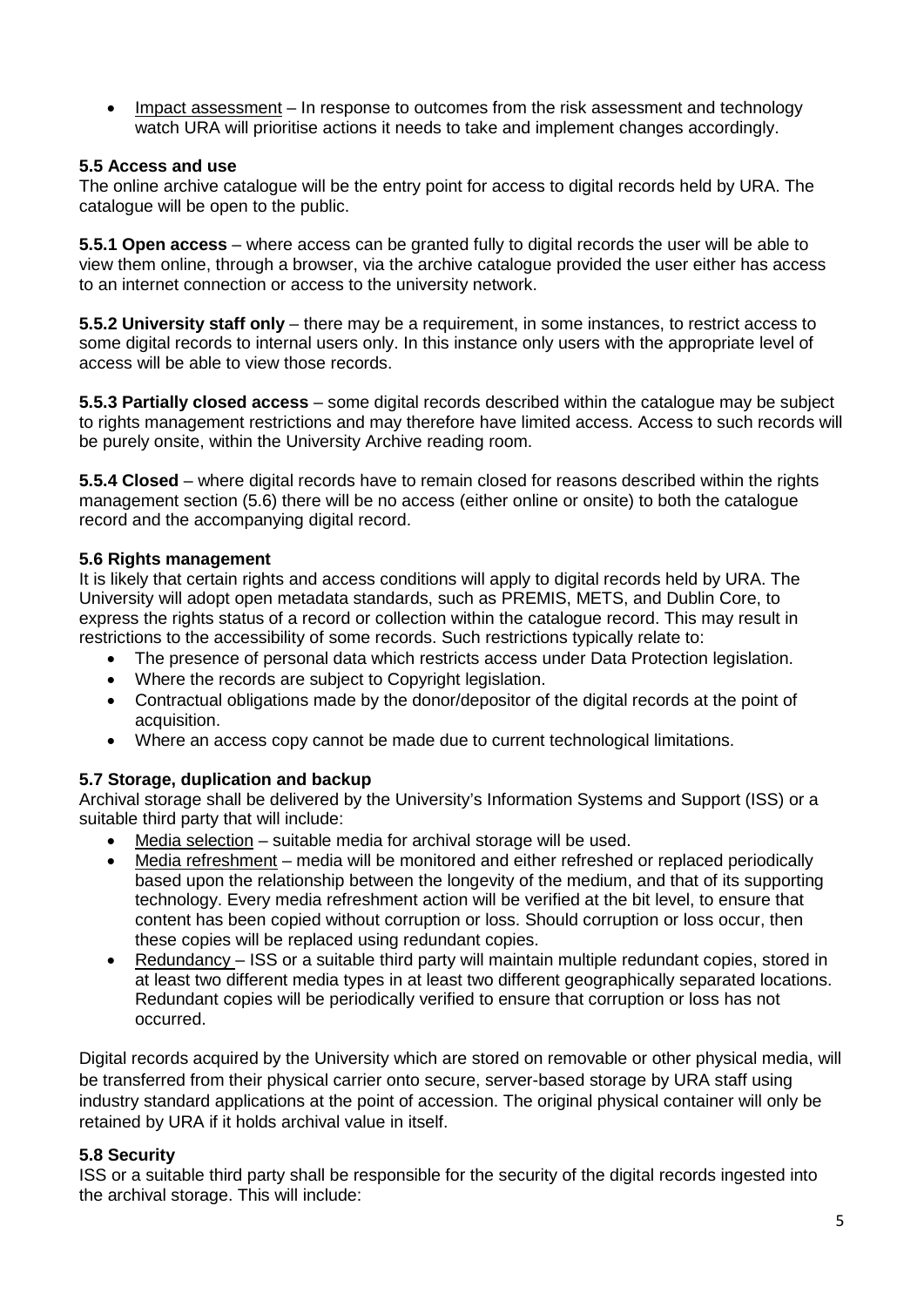- Physical security the physical infrastructure required to store and manage archival collections shall be protected from accidental or deliberate damage. This shall be achieved by way of restricted access to the physical machines and backup power supplies to those machines in the event of a failure.
- Systems security measures to ensure that external attacks from unauthorised users, malicious code or other software attacks against the IT systems deployed for digital preservation shall be enforced. Password-protected permissions, firewalls and anti-virus software shall be used in order to achieve this.
- CRUD permissions access permissions will be managed to that users and other systems have appropriate create, read, update and delete (CRUD) permissions that comply with the legal and policy conditions placed upon the digital records. This shall be achieved by way of appropriate authentication services.

## **6.0 Legal constraints and professional standards**

URA will ensure compliance with all relevant legislation and will adopt key professional industry standards in its approach to Digital Preservation. Standards enable URA to define its Digital Preservation requirements, processes and workflows and to thereafter benchmark its success against established best practice. The most relevant industry standards applicable are (but not limited to):

- Space data and information transfer systems Open Archival Information System (OAIS) reference model (ISO 14721:2012)
- Space data and information transfer systems Producer-Archive Interface Methodology Abstract standard (ISO 20652: 2006)
- Information and documentation Records management Part 1: Concepts and principles (ISO 15489-1:2016)
- Space data and information transfer systems Audit and certification of trustworthy digital repositories (ISO 16363:2012)
- International Standard for Archival Description (General) (ISAD(G))
- Preservation Metadata Implementation Strategies (PREMIS)
- Metadata Encoding and Transmission Standard (METS)
- Dublin Core Metadata Initiative

# **7.0 Roles and responsibilities**

- The implementation and management of Digital Preservation activities will require expertise from within the University as well as potentially from external sources. The University will endeavour to ensure that sufficient resources are available to enable URA to carry out is Digital Preservation mandate to the highest industry standard.
- URA will ensure its Digital Preservation activities are carried out by trained staff and will provide training opportunities for staff to develop and enhance their Digital Preservation skills.
- URA will actively raise awareness of Digital Preservation issues and approaches across the University and will provide training, where appropriate.

## **8.0 Audit and certification**

URA will monitor compliance with this policy by undertaking periodic audits. These audits will be used to measure the effectiveness of its implementation, identify future priorities, and inform future reviews of the Policy.

The University will pursue appropriate accreditation and certification relevant to its Digital Preservation activities in line with other university collections-based accreditation, worked on or achieved.

## **9.0 Policy review**

This policy will be reviewed on a periodic basis as circumstances within the University and URA changes. This review period will be at least every two years, depending on the rate of technological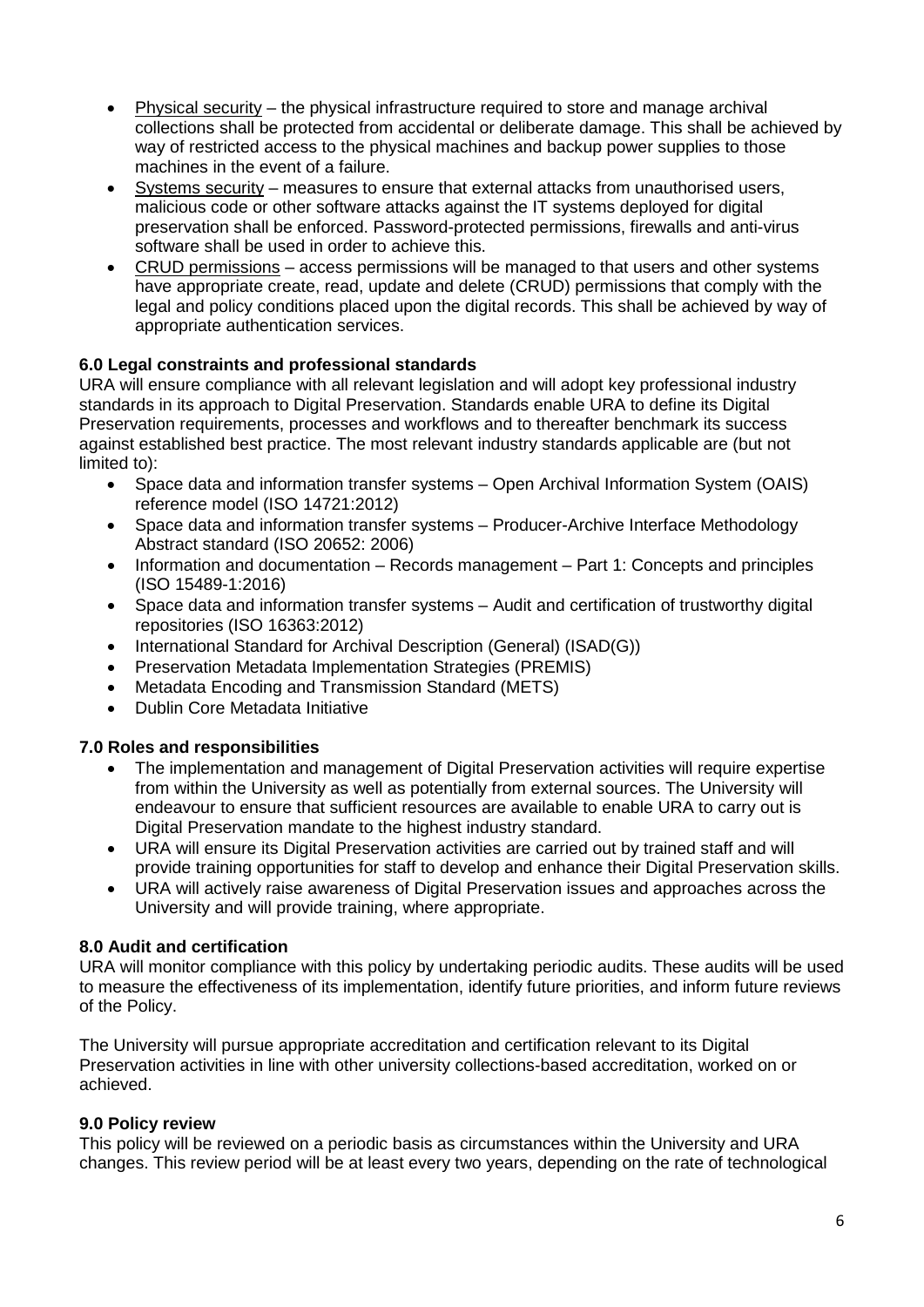changes and how this impacts on the policy, and will be conducted in conjunction with senior management and other stakeholders.

#### **10.0 Glossary**

#### Accessioning

The process of taking custodianship of a digital record or collection of records for the purposes of long-term preservation and access.

#### **Appraisal**

The process of distinguishing records of continuing value from those of no further value so that the latter may be eliminated.

#### **Bitstream**

A set of bits embedded within a digital file.

#### Bitstream preservation

A preservation strategy that involves management of the original manifestation of a digital record. It ensures that the original retains its authenticity and is maintained in a secure environment with appropriate security and backup.

#### Chain of custody

A system of controls that extends over the lifecycle of the digital record to ensure trustworthiness of its provenance.

#### Content preservation

A preservation strategy that ensures the continued accessibility of digital objects over their lifetime to mitigate the effect of technological obsolescence. It involves active intervention, and format migration, to ensure accessibility and readability of digital records.

#### Digital Information Asset

The contents of all databases, electronic mailboxes, word processing documents, spreadsheets, web pages, data files, configuration files and other information systems created or managed by University staff in the course of their duties are information assets of the University.

## Digital object

An individual digital component that either singly, or collectively with other digital objects, forms a digital record.

## Digital record

Information in an electronic format that demonstrates evidence of an action or activity.

#### File characterisation

The process whereby information about the digital record, such as format and version, is identified and extracted in the form of metadata.

#### File Validation

The process whereby digital records can be checked to establish if their format conforms to standard specifications.

#### Ingest

The process of moving digital records from the record creator and into a Digital Preservation system.

#### **Manifestation**

A digital derivative or copy of an original bitstream object.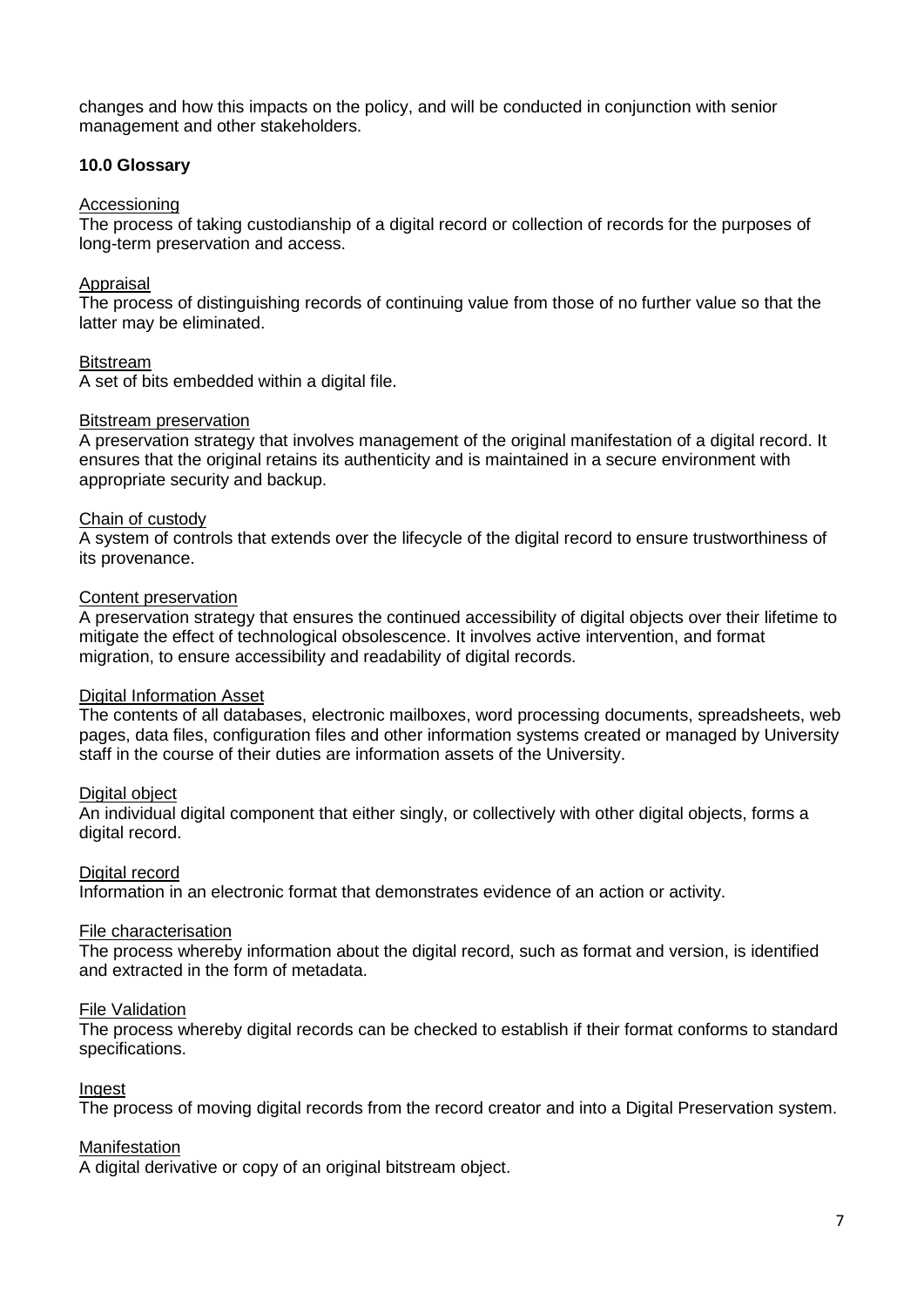## Metadata

The literal definition is 'data about data', and is classified as either descriptive, administrative or structural and which in some way will enable the continued management, preservation and access to digital records.

## **Redundancy**

The provision of duplicate copies of data that function if the primary data fails.

## Technology watch

The process whereby the technological landscape is monitored to assess the likely impact any changes may have on the preservation and accessibility of digital records.

## **11.0 References**

Digital Preservation Coalition (2015). *Digital Preservation Handbook*, 2nd edition. Retrieved 2019, from

<http://handbook.dpconline.org/>

Parliamentary Archives (2008). *A digital preservation policy for Parliament.* Retrieved 2019, from <http://www.parliament.uk/documents/upload/digital-preservation-strategy-final-public-version.pdf>

The National Archives (2015). *What is appraisal?* Retrieved 2019, from <https://www.nationalarchives.gov.uk/documents/information-management/what-is-appraisal.pdf>

University of Westminster (2019). *University Records and Archives Collection and Acquisition Policy*. Retrieved 2019, from<http://recordsandarchives.westminster.ac.uk/home/collection-policy/>

University of Westminster (2019). *University Records Management Policy*. Retrieved 2019, from [https://www.westminster.ac.uk/sites/default/public-files/general-documents/uow-records](https://www.westminster.ac.uk/sites/default/public-files/general-documents/uow-records-management-policy.pdf)[management-policy.pdf](https://www.westminster.ac.uk/sites/default/public-files/general-documents/uow-records-management-policy.pdf)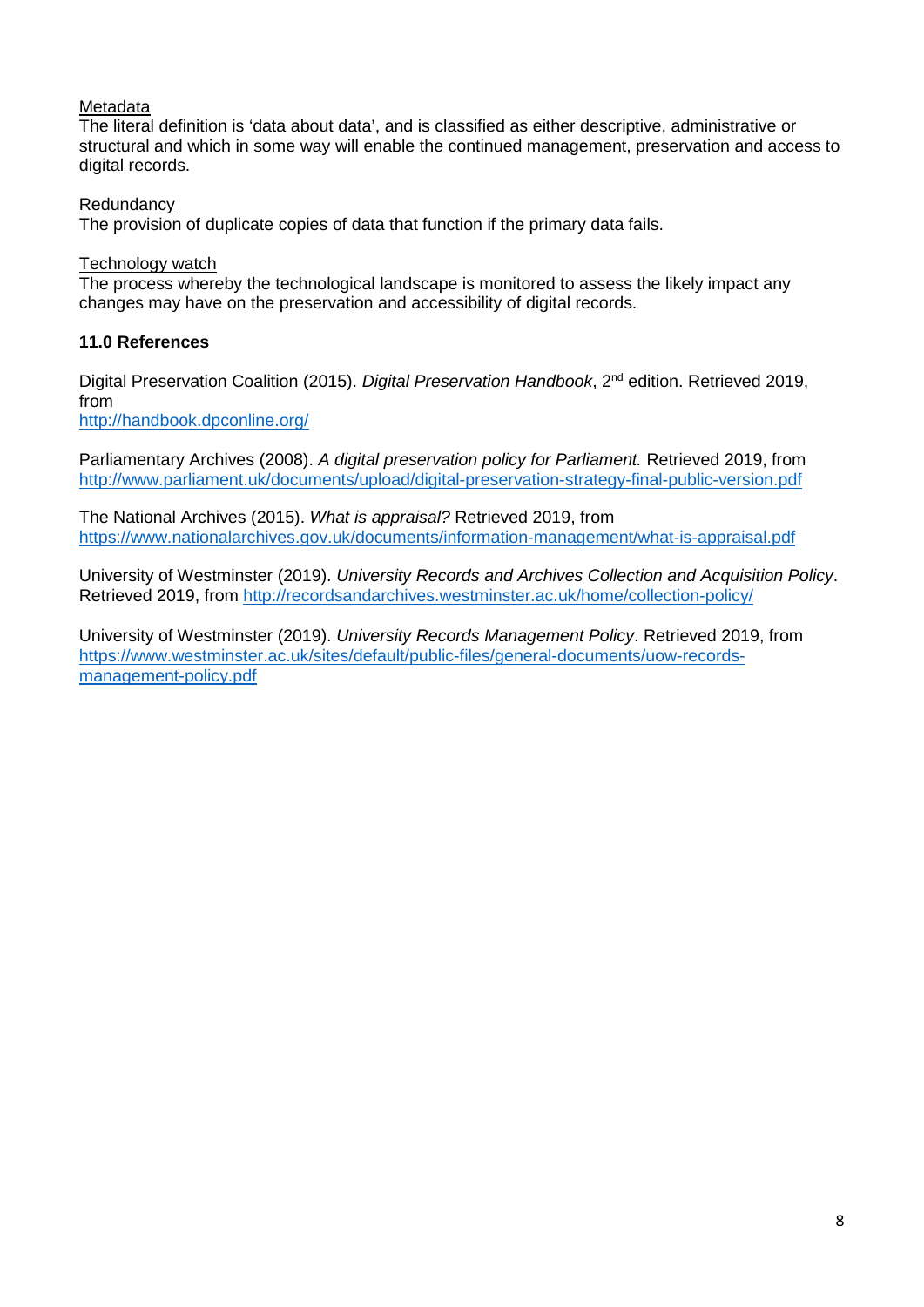# **Appendix 1 - Inventory of current digital assets at December 2019**

Please note - these are estimates only and are based on the level of detail available in catalogue records and other sources. Assets are currently held in various departments and in different storage media across the University.

| <b>Asset</b>                                       | No. of<br>items | Volume (GB) | <b>Further</b><br>accruals<br>likely? | Format                           | Location                                                       | <b>Current</b><br>vulnerability | <b>Risk Type</b>             |
|----------------------------------------------------|-----------------|-------------|---------------------------------------|----------------------------------|----------------------------------------------------------------|---------------------------------|------------------------------|
| Digitised Polytechnic Magazine                     | 5907            | 10.4        | No                                    | pdf                              | ISS servers; DVD<br>copies                                     | 4                               | Financial                    |
| Oral History recordings                            | 89              | 4.8         | Yes                                   | mp3; wav                         | DP storage;<br><b>Shared Drive</b><br>(Archive); DVD<br>copies | Mitigated                       | Reputational                 |
| BA Fashion Course digital records                  | 29796           | 111         | Yes                                   | jpg; tiff                        | <b>Shared Drive</b><br>(Archive)                               | 1, 4                            | Reputational                 |
| BA Film Course digital records                     | unknown         | unknown     | Yes                                   | unknown                          | DCDI, Harrow                                                   | 1, 3, 4                         | Operational,<br>Reputational |
| Ambika P3 and LGW digital records                  | 6394            | 46.9        | Yes                                   | jpg; tiff;<br><b>RAW</b>         | <b>Shared Drive</b><br>(Archive)                               | 1, 4                            | Reputational                 |
| Senior members of staff digital records            | unknown         | 14.5        | Yes                                   | pst; pdf;<br>Microsoft<br>office | DVD copies,<br><b>Shared Drive</b><br>(Archive); DP<br>Storage | -1                              | Operational,<br>Financial    |
| Exam papers                                        | 1818            | 0.45        | Yes                                   | pdf                              | DP Storage,<br><b>Shared Drive</b><br>(Archive); DVD<br>and CD | $\mathbf 1$                     | Operational                  |
| <b>Presentation Ceremony DVD's</b>                 | 104             | c. 312      | Yes                                   | unknown                          | <b>DVD</b>                                                     | 3, 4                            | Reputational                 |
| <b>UOW History Project Books</b>                   | 31              | 0.95        | Yes                                   | pdf                              | <b>Shared Drive</b><br>(Archive)                               | 4                               | Reputational                 |
| VC videos - addresses to staff and<br>students     | 40              | 123         | Yes                                   | mp4; mov;<br>wav                 | <b>Shared Drive</b><br>(Archive)                               | 1, 4                            | Reputational                 |
| Ceramics course digital records                    | 49              | unknown     | No                                    | website;<br>jpg                  | 1 box in Archive;<br>archived website<br>in DP storage         | 1, 3, 4                         | Reputational                 |
| Archigram -<br>http://archigram.westminster.ac.uk/ | unknown         | unknown     | No                                    | website;<br>image files          | Managed by ISS;<br>archived website<br>in DP storage           | 5, 2                            | Reputational;<br>Financial   |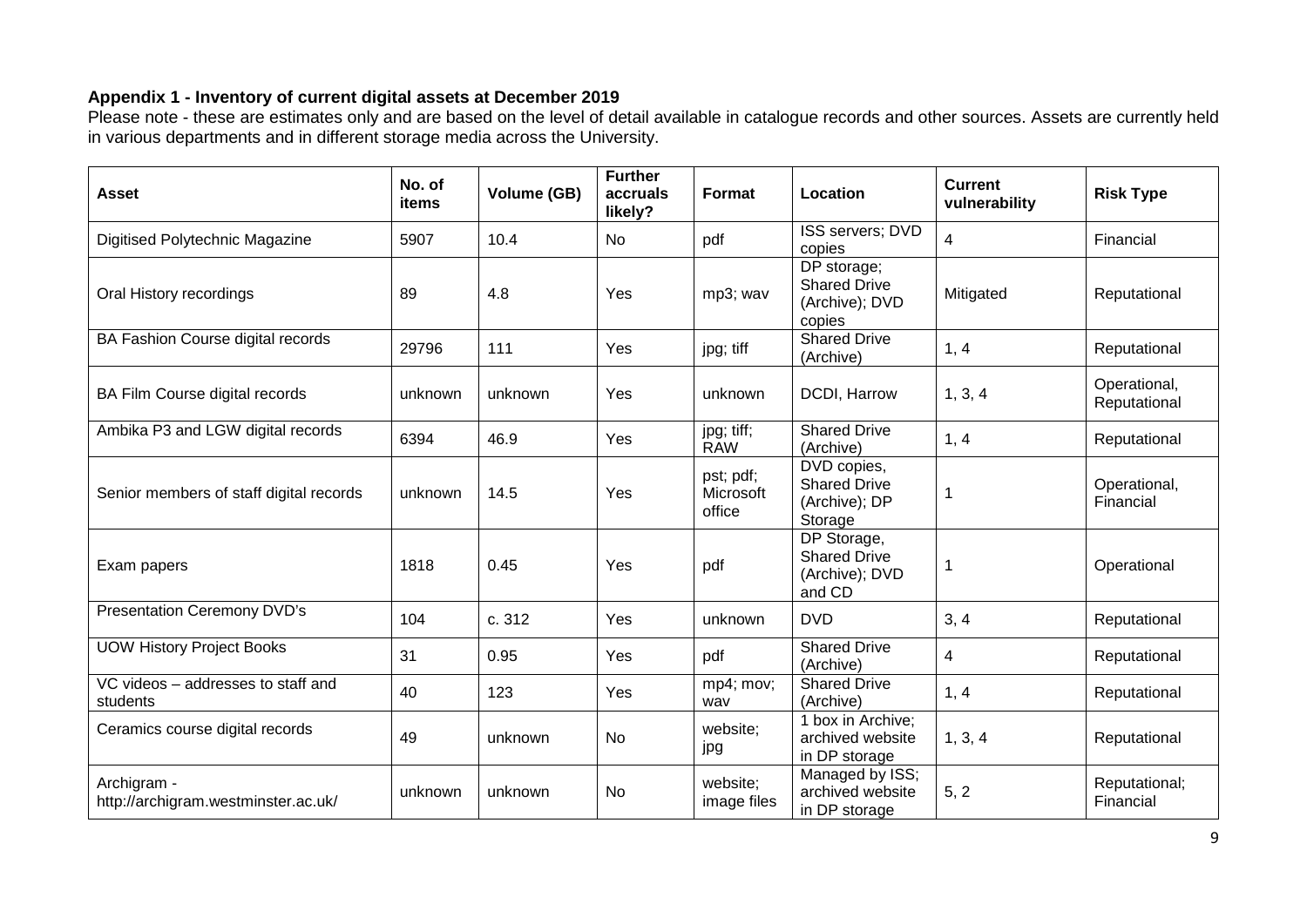| <b>Asset</b>                                                              | No. of<br>items | Volume (GB) | <b>Further</b><br>accruals<br>likely? | <b>Format</b>                    | Location                                              | <b>Current</b><br>vulnerability | <b>Risk Type</b>                           |
|---------------------------------------------------------------------------|-----------------|-------------|---------------------------------------|----------------------------------|-------------------------------------------------------|---------------------------------|--------------------------------------------|
| <b>Student Records (SITS)</b>                                             | unknown         | 900         | Yes (av.<br>40GB per<br>month)        | database<br>(inc pdf)            | <b>ISS Servers</b>                                    | 5                               | Operational,<br>Financial,<br>Reputational |
| Arts on Film -<br>http://artsonfilm.wmin.ac.uk/                           | unknown         | unknown     | <b>No</b>                             | website:<br>image files          | Managed by ISS;<br>archived website<br>in DP storage  | 5, 3                            | Reputational;<br>Financial                 |
| Staff Records (SAP)                                                       | unknown         | 260         | Yes                                   | database<br>(inc pdf)            | <b>ISS Servers</b>                                    | 5                               | Operational,<br>Financial,<br>Reputational |
| Financial Records (Agresso)                                               | unknown         | 300         | Yes                                   | database<br>(inc pdf)            | <b>ISS Servers</b>                                    | 5                               | Operational,<br>Financial,<br>Reputational |
| UoW senior committee records                                              | unknown         | 0.019       | Yes                                   | pdf;<br>Microsoft<br>Office      | DP storage;<br><b>Shared Drive</b><br>(Archive)       | Mitigated                       | Operational,<br>Financial,<br>Reputational |
| Publications from Design team                                             | 14500           | c.1TB       | Yes                                   | Pdf; Adobe<br><b>InDesign</b>    | <b>NextCloud</b><br>(tempstorage)                     | 1, 4                            | Operational,<br>Financial,<br>Reputational |
| <b>General - UoW Business Records</b><br>(various university departments) | unknown         | unknown     | Yes                                   | msg; pdf;<br>Microsoft<br>office | Shared Drive (U<br>and Archive);<br>DVD copies        | 1, 4                            | Operational,<br>Financial,<br>Reputational |
| General - Digital images on shared drive                                  | unknown         | 169         | Yes                                   | jpg; tiff                        | Shared Drive (U)                                      | 1, 4                            | Reputational,<br>Financial,<br>Operational |
| General - Digital images on removable<br>media                            | 568             | unknown     | Yes                                   | unknown                          | DVD; CD                                               | 1, 3, 4                         | Reputational,<br>Financial,<br>Operational |
| Menswear digital images                                                   | unknown         | unknown     | Yes                                   | Jpeg; tiff;<br>png               | USB; OneDrive;<br>Shared Drive (U);<br><b>Dropbox</b> | 1, 3, 4                         | Reputational,<br>Financial,<br>Operational |
| General - Moving image                                                    | 17              | unknown     | Yes                                   | unknown                          | DVD; CD                                               | 1, 3, 4                         | Reputational                               |
| General - Audio                                                           | 5               | unknown     | Yes                                   | unknown                          | DVD; CD                                               | 1, 3, 4                         | Reputational                               |